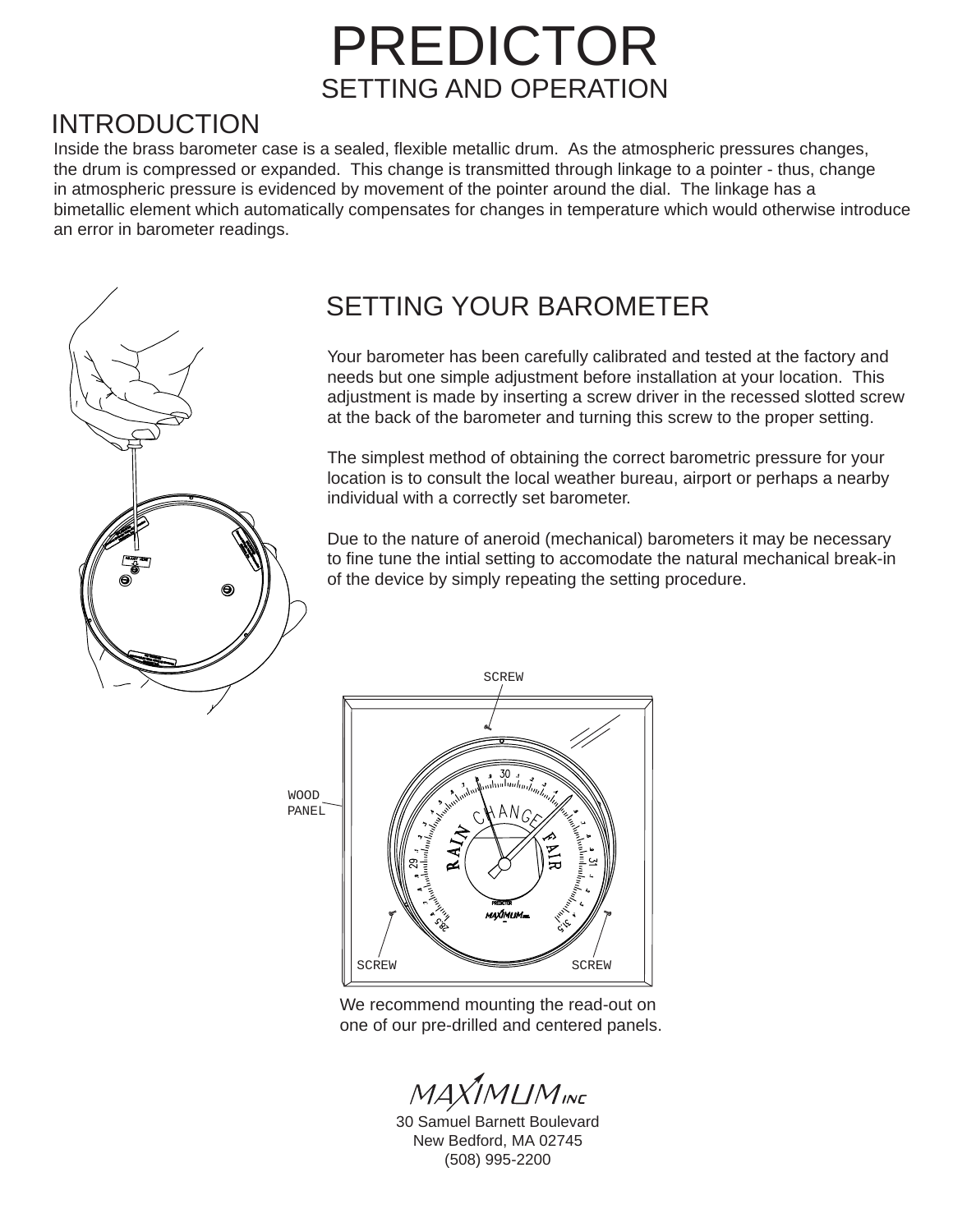# PREDICTOR HELPFUL COMMENTS



Your barometer is a useful instrument for weather prediction. The settable pointer, controlled by the knob in the center of the glass lens, is used to show changes in atmospheric pressure. When reading your barometer, lightly tap the case to take up normal slack in the linkage. Next, move the settable pointer until it rests exactly over the movement pointer. The next time you observe your barometer lightly tap the case again and you will now have a clear indication of rising, falling, or steady barometric pressure. Observation of changes in barometric pressure, wind and temperature conditions give the weather watcher a strong basis for forcasting the weather.

#### WITH A RISING BAROMETER THE FOLLOWING READINGS INDICATE:

|  |  | 28.8 TO 29.2 INCHES------------------ CLEARING, HIGH WINDS AND COOL WAVE                           |
|--|--|----------------------------------------------------------------------------------------------------|
|  |  | 29.2 TO 29.6 INCHES ----------------- HIGH WINDS, COOL WAVE, PRECEDED BY SQUALLS                   |
|  |  | 29.6 TO 29.9 INCHES----------------- FAIR WEATHER, FRESH WINDS DURING NEXT 24 HOURS                |
|  |  | 29.9 TO 30.2 INCHES------------------ FAIR WEATHER AND BRISK WINDS, DIMINISHING                    |
|  |  |                                                                                                    |
|  |  | 30.5 TO 30.8 INCHES" ********************************** CONTINUED COOL, CLEAR WEATHER, LIGHT WINDS |
|  |  | 30.8 TO 31.0 INCHES------------------- HIGH WINDS, SOUTHEAST WITH RAIN                             |

#### WITH A FALLING BAROMETER THE FOLLOWING READINGS INDICATE:

|  |                                                           | 30.8 TO 30.5 INCHES ------------------ FAIR, WEATHER, FOLLOWED BY RAIN                           |
|--|-----------------------------------------------------------|--------------------------------------------------------------------------------------------------|
|  | 30.5 TO 30.2 INCHES------------------- APPROACHING STORM. |                                                                                                  |
|  |                                                           | 30.2 TO 29.9 INCHES ------------------ CLOUDY, WARMER, UNSETTLED WEATHER.                        |
|  |                                                           | 29.9 TO 29.6 INCHES------------------ UNSETTLED WEATHER, WARMER WITH INCREASING WIND.            |
|  |                                                           | 29.6 TO 29.3 INCHES" ------------------ SQUALLY, CLEARING, FAIR AND COOLER WEATHER.              |
|  |                                                           | 29.3 TO 29.0 INCHES" ********************* CLEARING, HIGH WINDS WITH SQUALLS AND COOLER WEATHER. |
|  | 29.0 TO 28.7 INCHES ------------------- STORMY WEATHER    |                                                                                                  |

Excerpt from "Eldridge Tide & Pilot Book"

NOTE: IF THE BAROMETER IS TO BE USED ABOVE 3000 FOOT ELEVATIONS, THEN THE UNIT MUST BE COURSE ADJUSTED AT THE FACTORY TO THE PROPER ALTITUDE.

 $MAXIMUM_{INC}$ 

30 Samuel Barnett Boulevard New Bedford, MA 02745 (508) 995-2200